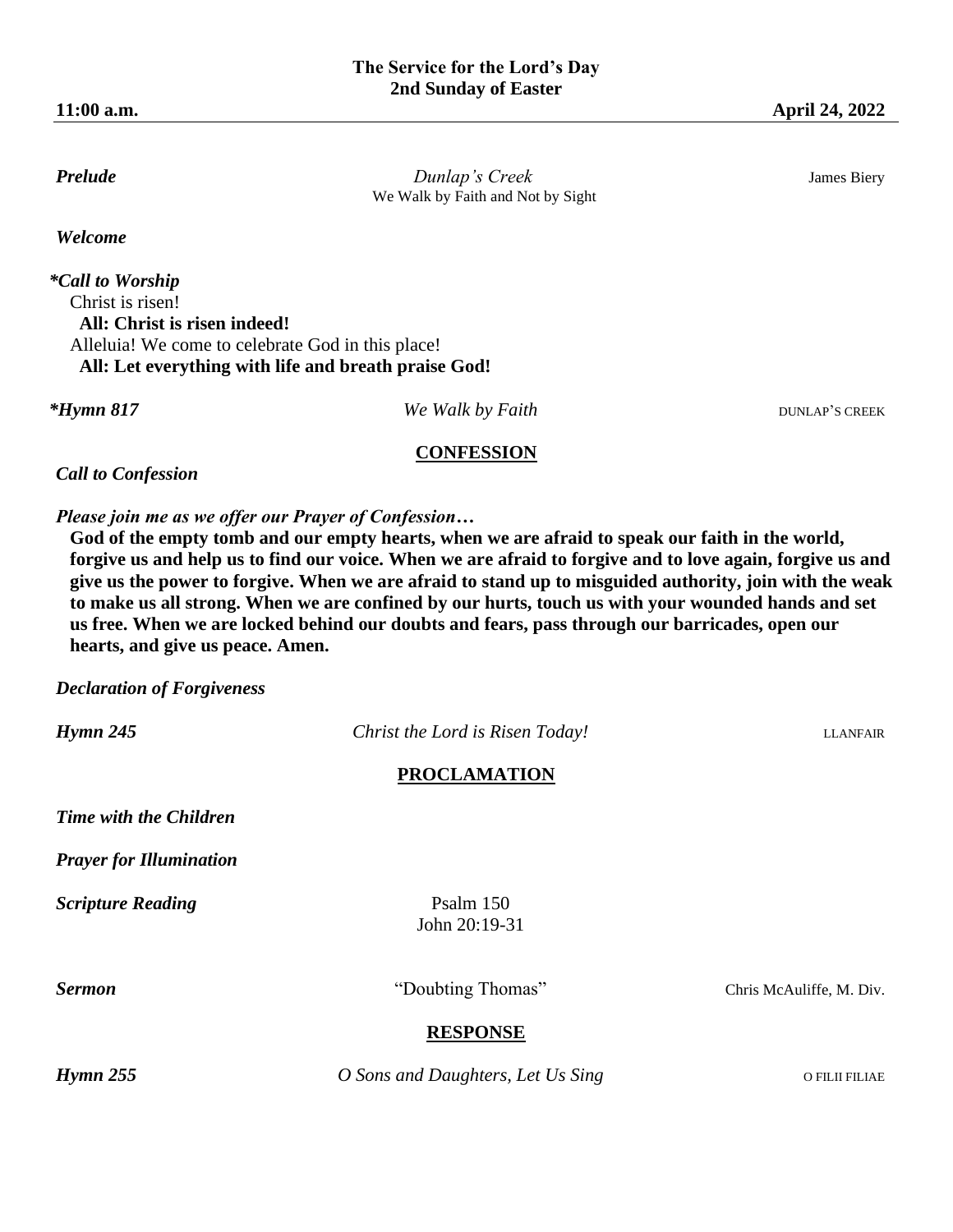# *The Sacrament of Baptism*

Brayden Joseph Boccio son of Anthony and Meggie Boccio Sponsors Kyle Newton & Madalena Boccio

### *Presentation*

### *\*Affirmation of Faith (Chris M.)*

Do you believe in God, the Father almighty?  **I believe in God the Father Almighty, maker of heaven and earth.**

Do you believe in Jesus Christ?

**I believe in Jesus Christ, God's only Son our Lord; who was conceived by the Holy Ghost, born of the Virgin Mary, suffered under Pontius Pilate, was crucified, dead, and buried; he descended into hell; the third day he rose again from the dead; he ascended into heaven, and sitteth on the right hand of God the Father Almighty; from thence he shall come to judge the quick and the dead.**

# Do you believe in the Holy Spirit?

**I believe in the Holy Spirit; the holy catholic church; the communion of saints; the forgiveness of sins; the resurrection of the body; and the life everlasting. Amen.** 

*The Act of Baptizing*

*Charge & Welcome*

*\*Hymn 482* Baptized in Water Bunessan

*Prayers of the People and The Lord's Prayer (Emily)*

**Our Father who art in heaven, hallowed be thy name. Thy kingdom come, thy will be done, on earth as it is in heaven. Give us this day our daily bread; and forgive us our debts, as we forgive our debtors; and lead us not into temptation, but deliver us from evil. For thine is the kingdom and the power and the glory, forever. Amen**

| <b>Choir Anthem</b>                | Good Christians All Rejoice and Sing  | <b>Ernest Bullock</b>  |
|------------------------------------|---------------------------------------|------------------------|
| <b>Community Life and Offering</b> |                                       |                        |
| Let us pray                        |                                       |                        |
| <b>Prayer of Dedication</b>        |                                       |                        |
| <i><b>*Hymn 239</b></i>            | Good Christians All, Rejoice and Sing | <b>GELOBT SEI GOTT</b> |
| <b>Benediction</b>                 |                                       |                        |
| <b>Postlude</b>                    | <b>Fantasy on EASTER HYMN</b>         | William H Harris       |